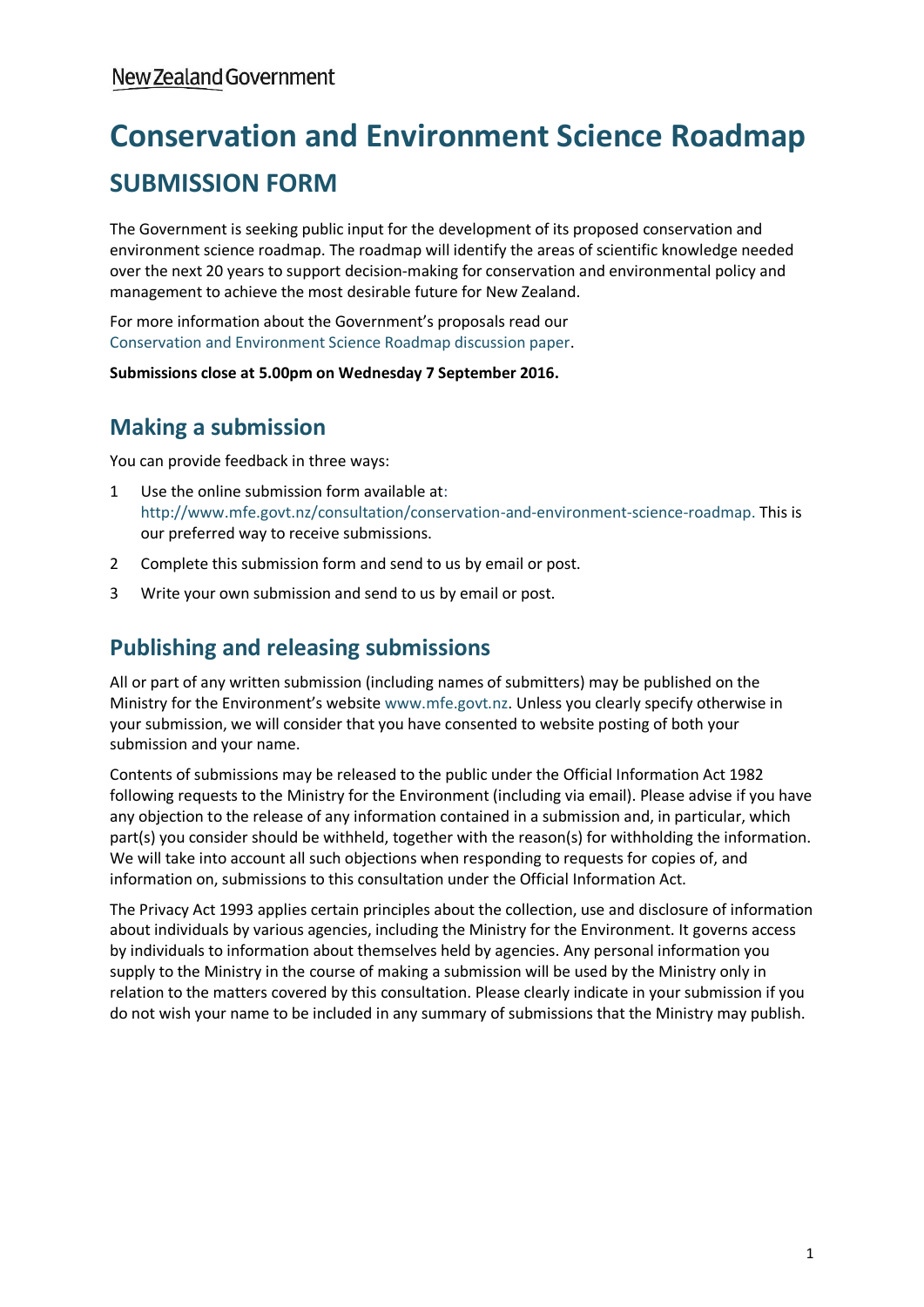## **Submission form**

The questions below are a guide only and all comments are welcome. You do not have to answer all the questions. To ensure your point of view is clearly understood, please explain your rationale and provide supporting evidence where appropriate.

| Name*                           | Clive Appleton             |
|---------------------------------|----------------------------|
| Organisation<br>(if applicable) | Christchurch City Council  |
| Address                         | 53 Hereford St             |
| Telephone                       | 03 941 8044                |
| Email*                          | clive.appleton@ccc.govt.nz |

## **Section 1: Contact information**

| Submitter type* | Individual               |  |
|-----------------|--------------------------|--|
|                 | <b>NGO</b>               |  |
|                 | Business / Industry      |  |
|                 | University               |  |
|                 | Crown research institute |  |
|                 | Local government         |  |
|                 | Central government       |  |
|                 | Iwi                      |  |
|                 | Other (please specify)   |  |

\* Questions marked with an asterisk are mandatory.

### **Section 2: Comments on overall discussion paper**

- 1 Have we identified the major drivers, trends and issues Government will need to address over the next 20 years?
	- $\boxtimes$ Yes

 $\Box$ No

Your comments

Christchurch City Council (the Council) thanks the Ministry for the Environment and the Department of Conservation for the opportunity to provide feedback on the Government's Conservation and Environmental Science Roadmap Discussion Paper.

This submission has been approved by the Council's Submissions Panel on behalf of the Council.

The Council would like to make the following comments: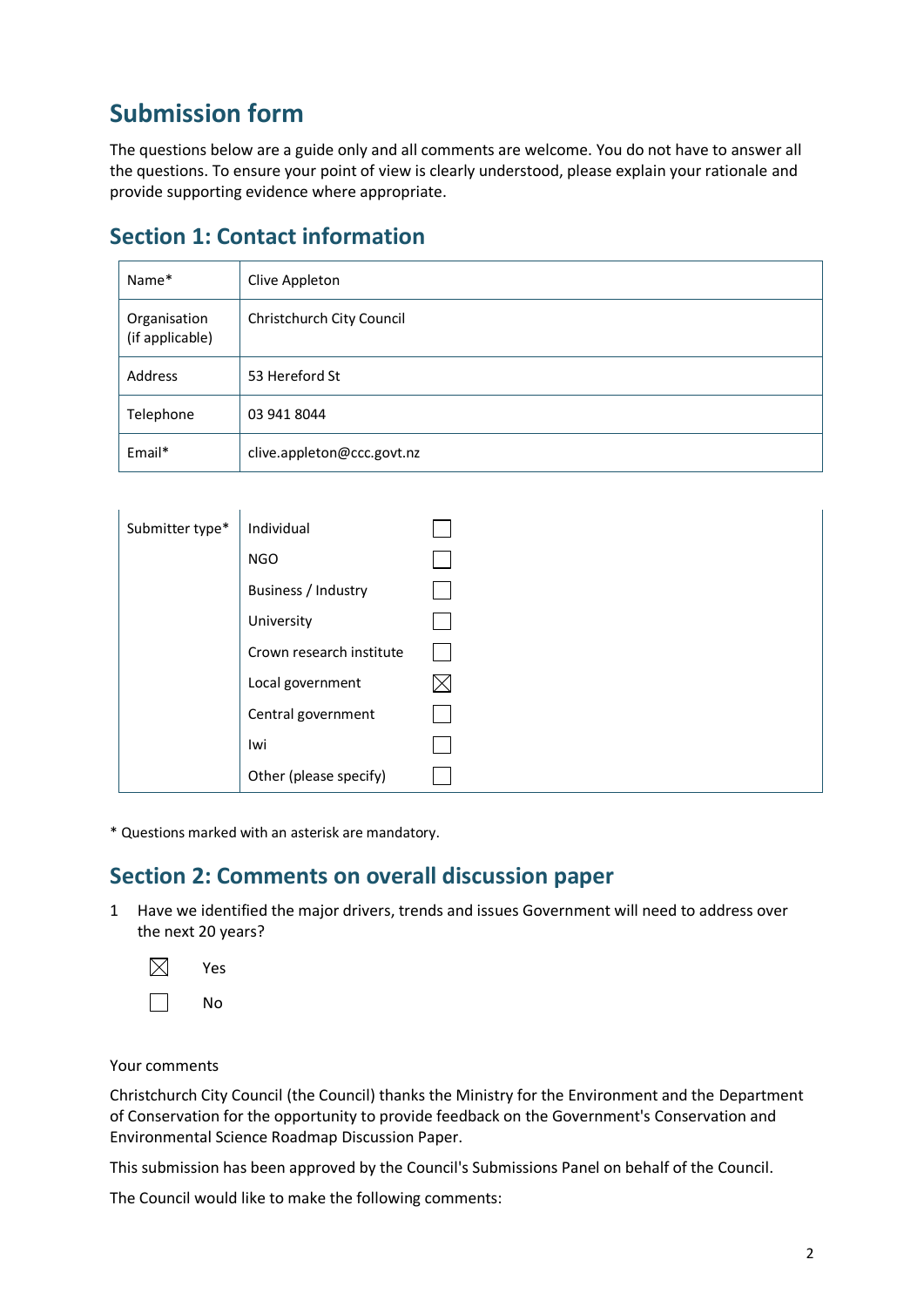- The identification of the challenges and opportunities is comprehensive and the issues are clearly expressed. However the timeframe of 20 years is rather too short particularly when considering the need for 'under pinning science' and monitoring the state of our environment and trends over time. While a focus on the next 20 years is understandable in terms of setting priorities the need for certainty of funding for longer term scientific research programmes and associated data and information resources is a key challenge.
- The Primary Sector Science Direction Roadmap will have closely related themes as environmental changes within the urban environment and on primary production land can influence each other positively and negatively. These themes will need to be considered together to avoid an unthinking acceptance of trade-offs between primary production and associated economic returns, on the one hand, and conservation efforts for environmental gains, on the other. Focusing effort on finding innovative approaches to achieve gains for both the economy and the environment on both conservation and production lands should be an underlying principle.
- While the emphasis of most research questions is primarily around ecological matters, it would be useful to have associated environmental indicators referred to that will be used to determine "tipping points".
- It would be useful to set out how the roadmap could inform the development of national policy statements (under the Resource Management Act) on freshwater, marine and land environments.
- Ecosystem services is referred to throughout this roadmap and while it is a useful conceptual framework the roadmap should also take into account the intrinsic value of ecosystems in order to provide a holistic approach for this discussion.
- 2 Have we identified the most important key themes to address in the roadmap?



 $\boxtimes$ No

- Biodiversity should be established as separate theme.
- While the Primary Sector Science Direction Roadmap will deal with the rural environment, the Conservation and Environment Science roadmap should include a rural ecosystems and processes theme to complement Urban Ecosystems and Processes.
- A cross-cutting theme of Science Transfer should be considered as this would assist with ensuring that science informs decision making by central, regional and local government. It would also assist with communicating outcomes with the general public.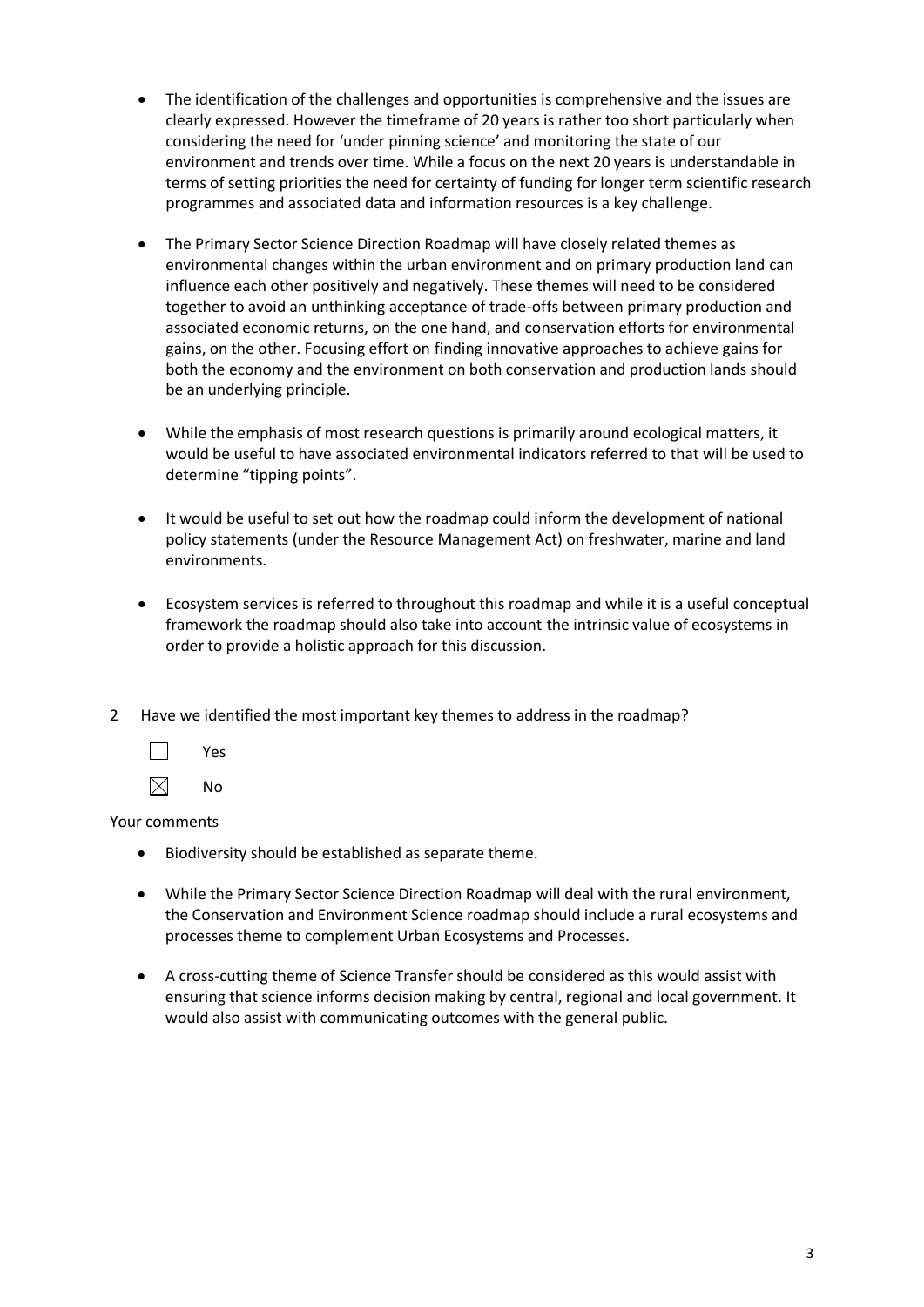## **Section 3: Comments on themes**

#### **Theme 1: Climate change**

3 Do you agree with the proposed enduring question?

|  | N٥ |
|--|----|
|--|----|

#### Your comments

The Council has a critical role in working with communities on adapting to the impacts and risks of climate change and in particular sea level rise and storm surge. How coastal towns and cities can adapt over the next 50 to 100 years and beyond is a key question given the concentration of our population close to the coast. This work should also include analysis of impacts from other natural hazards, both individually and collectively through a multi hazard approach.

4 Do you agree with the proposed vision/goals?



#### Your comments

Practical approaches need to be developed and promoted so that "adaptation" is simply part of "ongoing business" and an integral part of land-use planning processes.

5 Do you agree with the proposed emerging ideas?



Your comments

It would be useful to identify as part of the emerging ideas that short-term, medium-term, and longterm adaptation measures are needed, and particularly in relationship to urban development and planning in coastal areas.

The following emerging ideas seem to be more appropriate for the Primary Sector Science Direction Roadmap:

- Plant breeding and biotechnologies to address crop vulnerabilities to climate change (eg, drought resistance, heat/cold tolerance) and increase nutrient use efficiency (eg, nitrogen).
- Innovative techniques and management practices to reduce methane emissions from ruminant animals.

6 Do you agree with the proposed research questions?

П No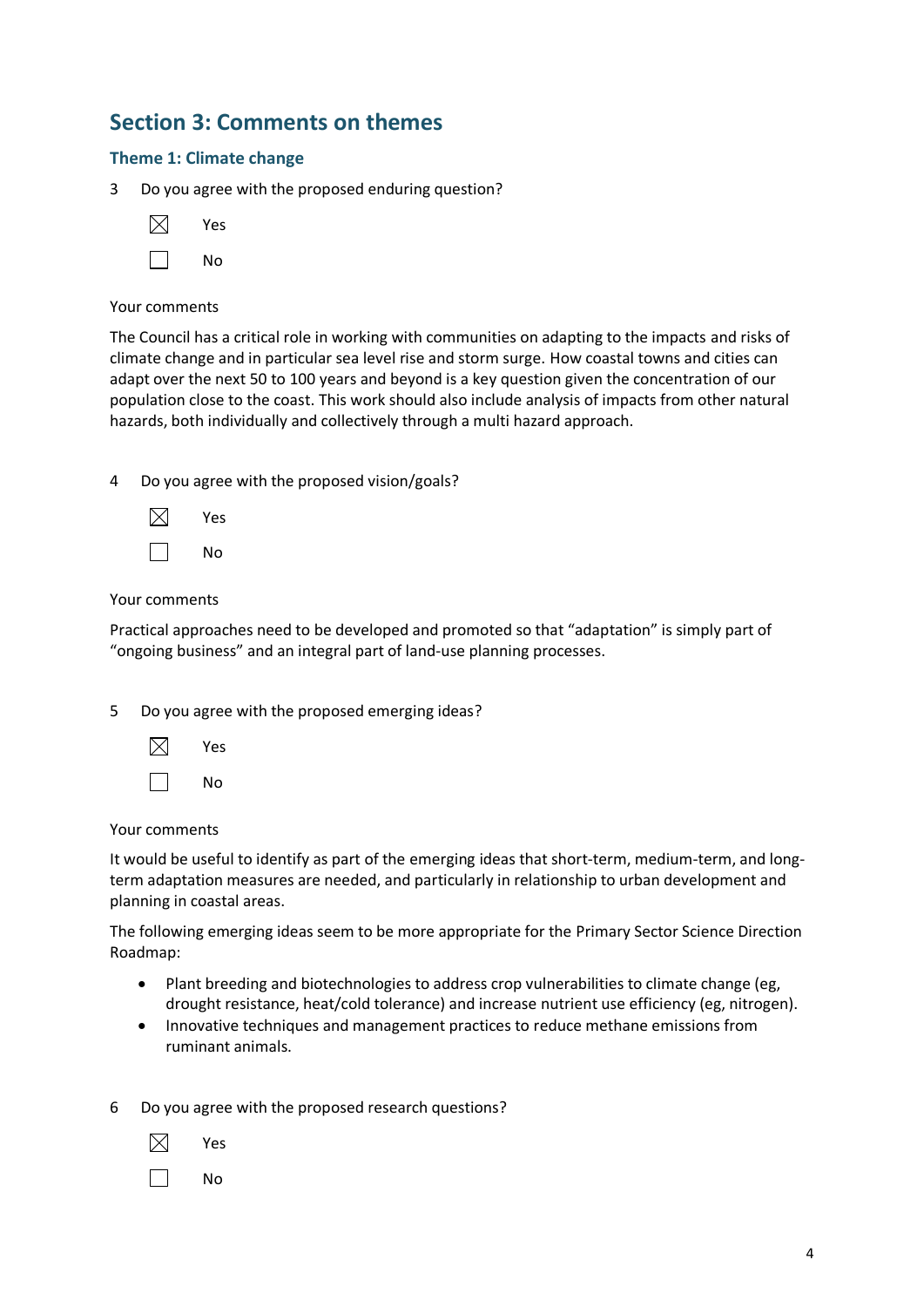Your comments

- Modelling and understanding the risks of coastal erosion and coastal inundation is an essential input to adaptation strategies and understanding the long term implications of infrastructure and land use planning decisions. How to best identify and quantify these increasing risks from coastal hazards, including the uncertainties, would be useful addition to the research questions.
- The research questions should also include, or make explicit if it is intended, not only the current and new exotic pests and diseases, but also the current apparently benign existing exotic plants (>25,000) in urban areas, and the myriad of other organisms, fungal, animal etc.
- Given current regional climate change predictions of increasing droughts, particularly in eastern areas, an additional question is suggested on potential impacts on both demand and supply of potable water for urban centres.
- 7 Do you agree with the new or expanding capability needs?

| Yes |
|-----|
| No  |

#### Your comments

Support, in particular, the need for expertise on climate change mitigation and adaptation and learning from overseas approaches.

8 Do you have any other comments you wish to make about the climate change theme?

Your comments

#### **Theme 2: Integrated ecosystems and processes**

9 Do you agree with the proposed enduring question?

 $\Box$ Yes

 $\boxtimes$ No

#### Your comments

The interface between riparian/coastal margins and development should be identified in this theme. This would acknowledge the pressure of land use intensification on these urban environments. For example, the community often want to build and carry out earthworks within riparian margins, and it would be beneficial to have national support for the importance and maintenance of these areas, to inform key measures such as education programmes and legislation.

10 Do you agree with the proposed vision/goals?

| Yes |
|-----|
| No  |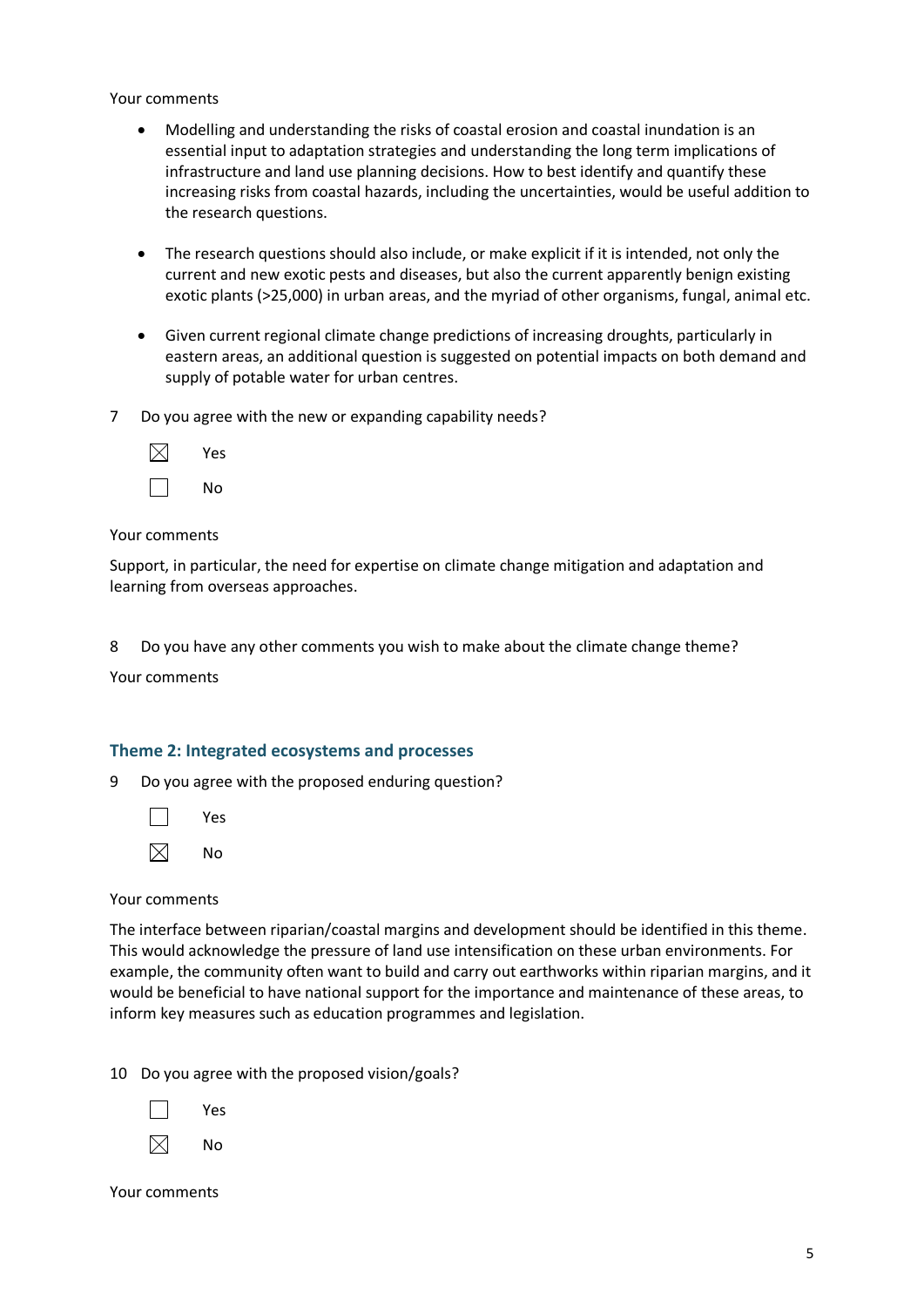See above re interface between environments and development being included.

11 Do you agree with the proposed emerging ideas?



Your comments

The phrase 'green infrastructure' needs expansion. Many infrastructure strategies and plans deal with the hard, built environment as if the green element were the awkward bits in between. Instead the green (and blue) infrastructure is the base fabric over which patterns of built are placed. It would be better to view the whole landscape, including the urban elements, as the ecosystem for study.

12 Do you agree with the proposed research questions?

| Yes |
|-----|
| No  |

Your comments

See above re interface between environments and development being included.

13 Do you agree with the new or expanding capability needs?

| $\boxtimes$ | Υρς |
|-------------|-----|
|-------------|-----|

 $\Box$ No

Your comments

14 Do you have any other comments you wish to make about the integrated ecosystems and processes theme?

Your comments

#### **Theme 3: Freshwater ecosystems and processes**

15 Do you agree with the proposed enduring question?

⊠ Yes

 $\Box$ No

Your comments

16 Do you agree with the proposed vision/goals?

 $\boxtimes$ Yes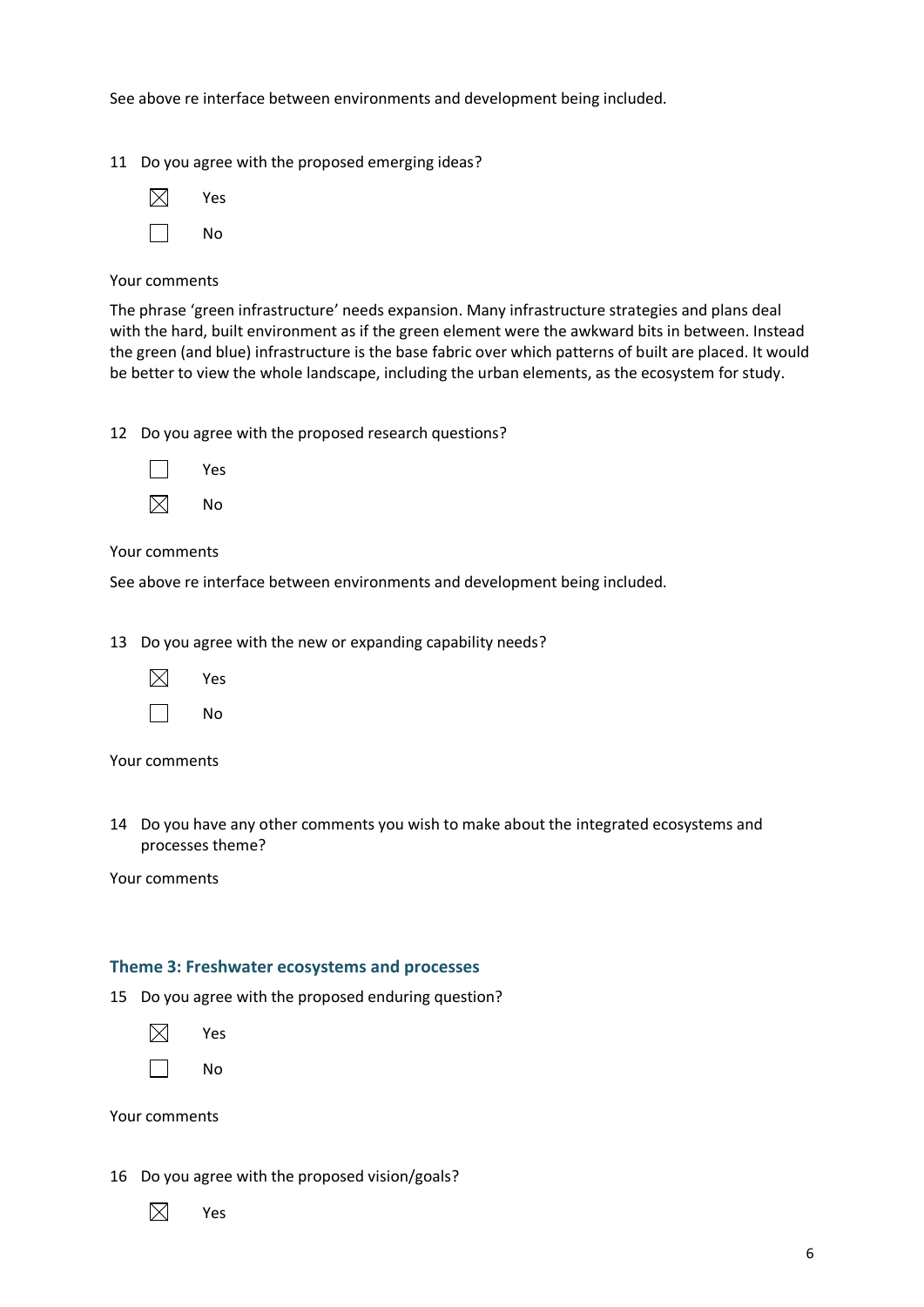|  | N٥ |
|--|----|
|--|----|

Your comments

17 Do you agree with the proposed emerging ideas?

Yes

| ↗ | N٥ |
|---|----|
|---|----|

Your comments

Emerging ideas and research questions should also cover:

- National education programmes with respect to communities changing their practices to reduce contaminants in waterways (e.g. for urban streams - not washing cars on the driveway, not feeding ducks, and not using stormwater drains as waste disposals)
- National level guidance and research on technologies that mitigate or remove the impacts of farming activities on waterways e.g. grasses that nitrogen fix, reducing the need for fertiliser.

18 Do you agree with the proposed research questions?

 $\boxtimes$ Yes No

Your comments

Suggest an additional question on contaminant load modelling in urban catchments and options to reduce/eliminate sources (including building materials and products) of key contaminants such as zinc (roofing) and copper (brake pads).

Would like to also see a question similar to Theme 5 – do we have appropriate western science and Mātauranga Māori/cultural monitoring methods, indicators and management tools for freshwater environments? For example, Council is required through stormwater consents to monitor cultural values, but there is no national/regional protocol or index to measure values. The regional approach is critical in order to reflect differences in mahinga kai/resource gathering between Māori tribes.

19 Do you agree with the new or expanding capability needs?

| Yes |
|-----|
|     |

No

Your comments

20 Do you have any other comments you wish to make about the freshwater ecosystems and processes theme?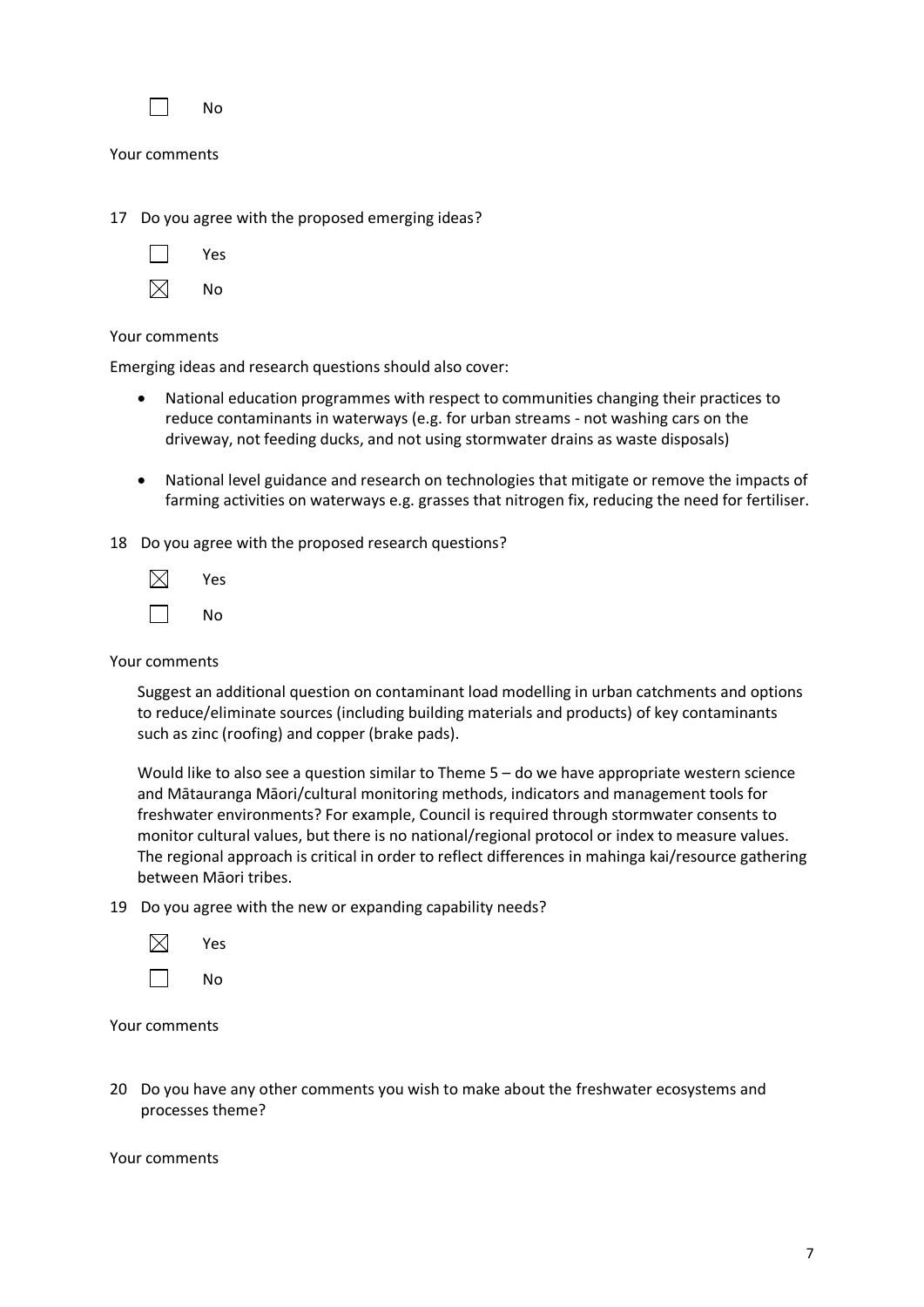#### **Theme 4: Land ecosystems and processes**

| Do you agree with the proposed enduring question?<br>21 |
|---------------------------------------------------------|
| Yes                                                     |
| No                                                      |
| Your comments                                           |
| Do you agree with the proposed vision/goals?<br>22      |
|                                                         |
| Yes                                                     |
| No                                                      |
| Your comments                                           |
|                                                         |
| Do you agree with the proposed emerging ideas?<br>23    |
| Yes                                                     |
| No                                                      |
| Your comments                                           |
|                                                         |

24 Do you agree with the proposed research questions?

- $\boxtimes$ Yes
- $\Box$ No

#### Your comments

25 Do you agree with the new or expanding capability needs?

- $\boxtimes$ Yes
- $\Box$ No

|  | Your comments |
|--|---------------|
|--|---------------|

26 Do you have any other comments you wish to make about the land ecosystems and processes theme?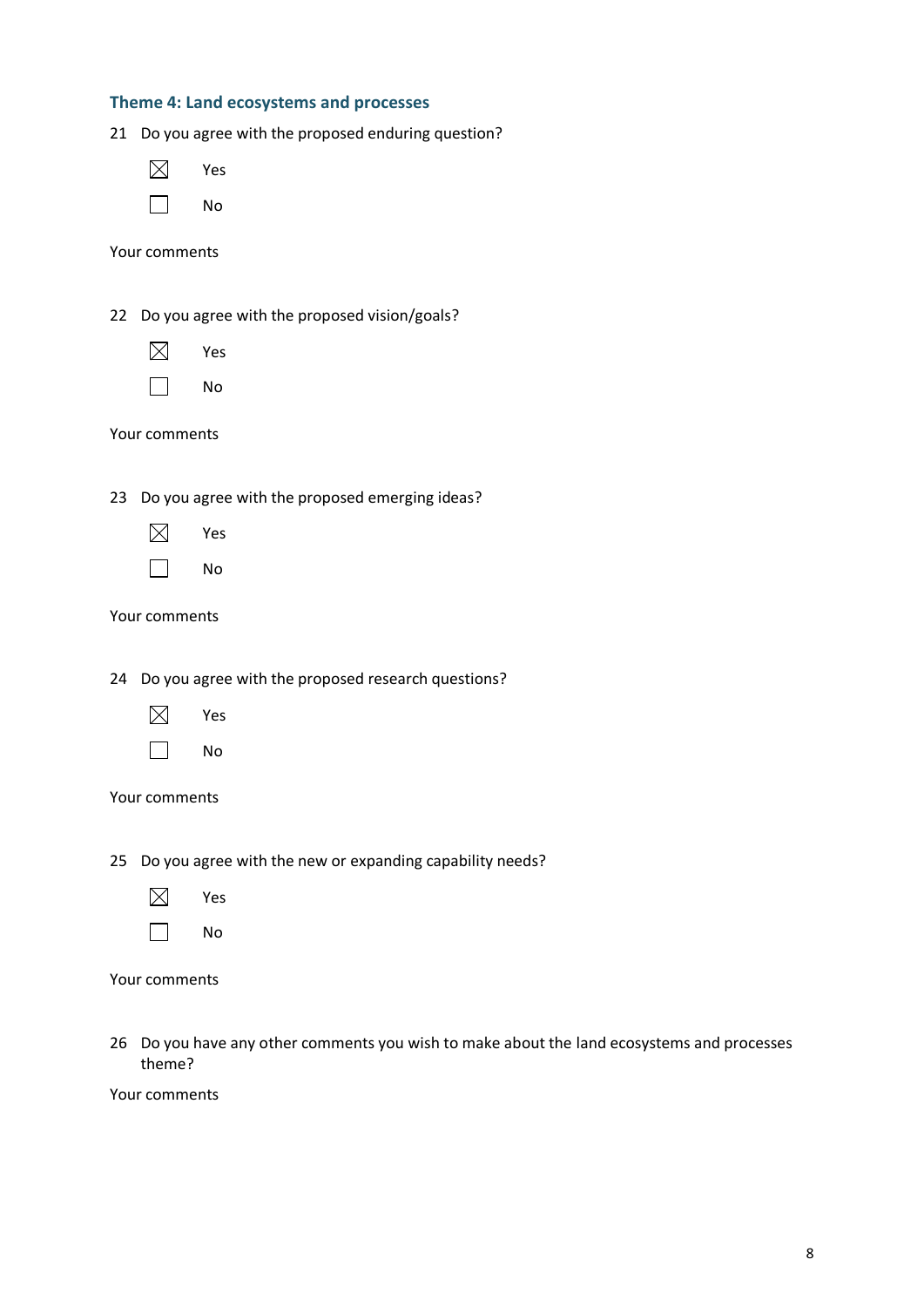|  |  | Theme 5: Coastal and marine ecosystems and processes |  |
|--|--|------------------------------------------------------|--|
|--|--|------------------------------------------------------|--|

27 Do you agree with the proposed enduring question?

 $\boxtimes$ Yes

|  | N<br>റ |
|--|--------|
|--|--------|

Your comments

28 Do you agree with the proposed vision/goals?

- $\boxtimes$ Yes
- $\Box$ No

Your comments

29 Do you agree with the proposed emerging ideas?

- $\boxtimes$ Yes
- $\Box$ No

Your comments

30 Do you agree with the proposed research questions?

- $\boxtimes$ Yes
- $\Box$ No

#### Your comments

31 Do you agree with the new or expanding capability needs?

- $\boxtimes$ Yes
- $\Box$ No

Your comments

32 Do you have any other comments you wish to make about the coastal and marine ecosystems and processes theme?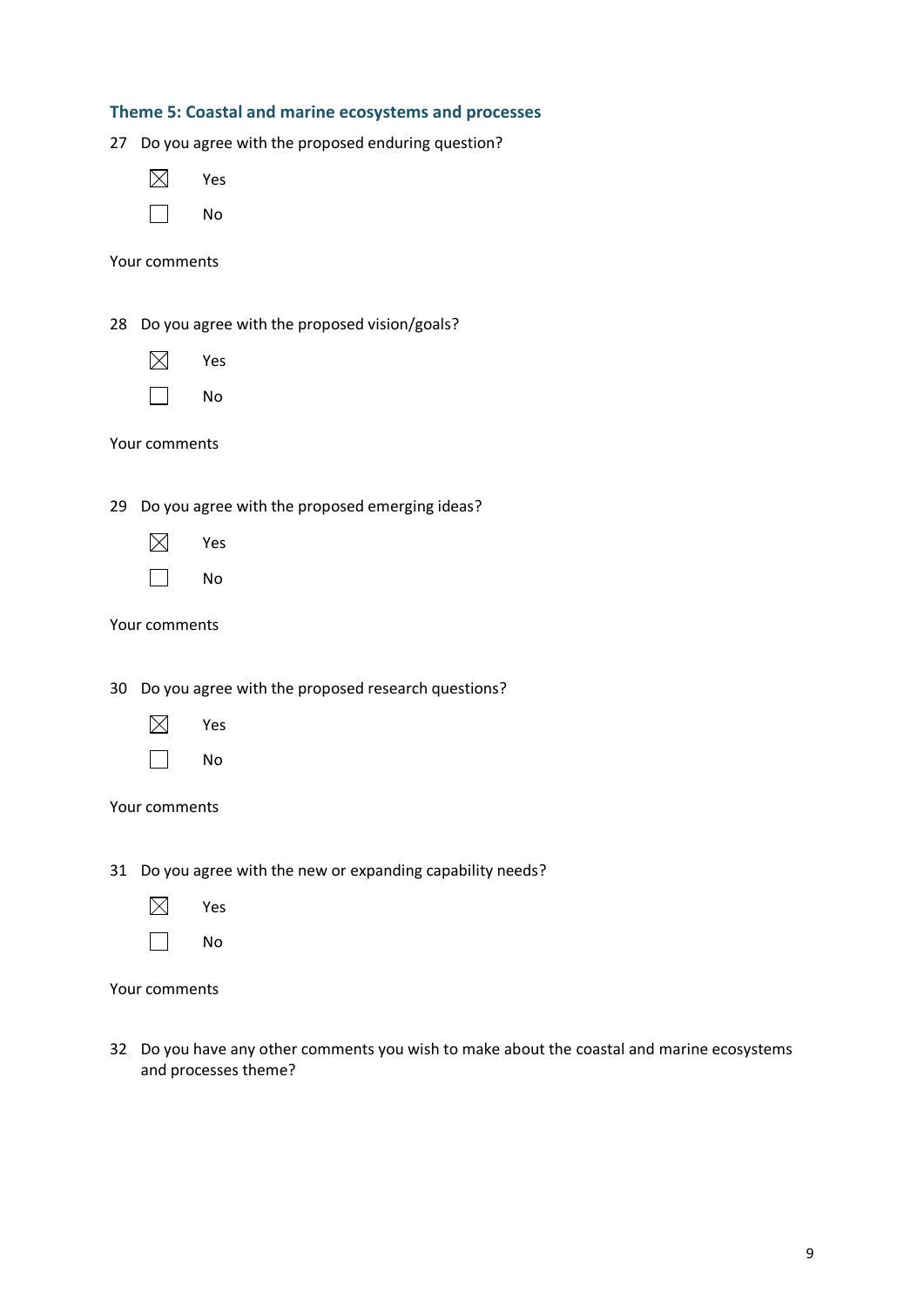#### **Theme 6: Urban ecosystems and processes**

33 Do you agree with the proposed enduring question?

| Yes |
|-----|
| No  |

#### Your comments

This question should also include impacts on freshwater environments – urban streams and groundwater. This is particularly pertinent to Christchurch given the Council's ongoing investment in improving urban waterway quality.

34 Do you agree with the proposed vision/goals?

| Yes |
|-----|
| No  |

Your comments

35 Do you agree with the proposed emerging ideas?

| ΙX | Υρς |
|----|-----|
|    |     |

| .,<br>۰.<br>______ |  |
|--------------------|--|
|--------------------|--|

Your comments

36 Do you agree with the proposed research questions?

 $\boxtimes$ Yes П No

Your comments

There needs to be economic modelling undertaken to support a number of these research questions. In face of climate change and shifting urban populations, knowing the financial/viability trigger points of when to implement sustainable infrastructure options, such as light rail in cities, requires economic modelling.

37 Do you agree with the new or expanding capability needs?

| Yes |
|-----|
| No  |

Your comments

38 Do you have any other comments you wish to make about the urban ecosystems and processes theme?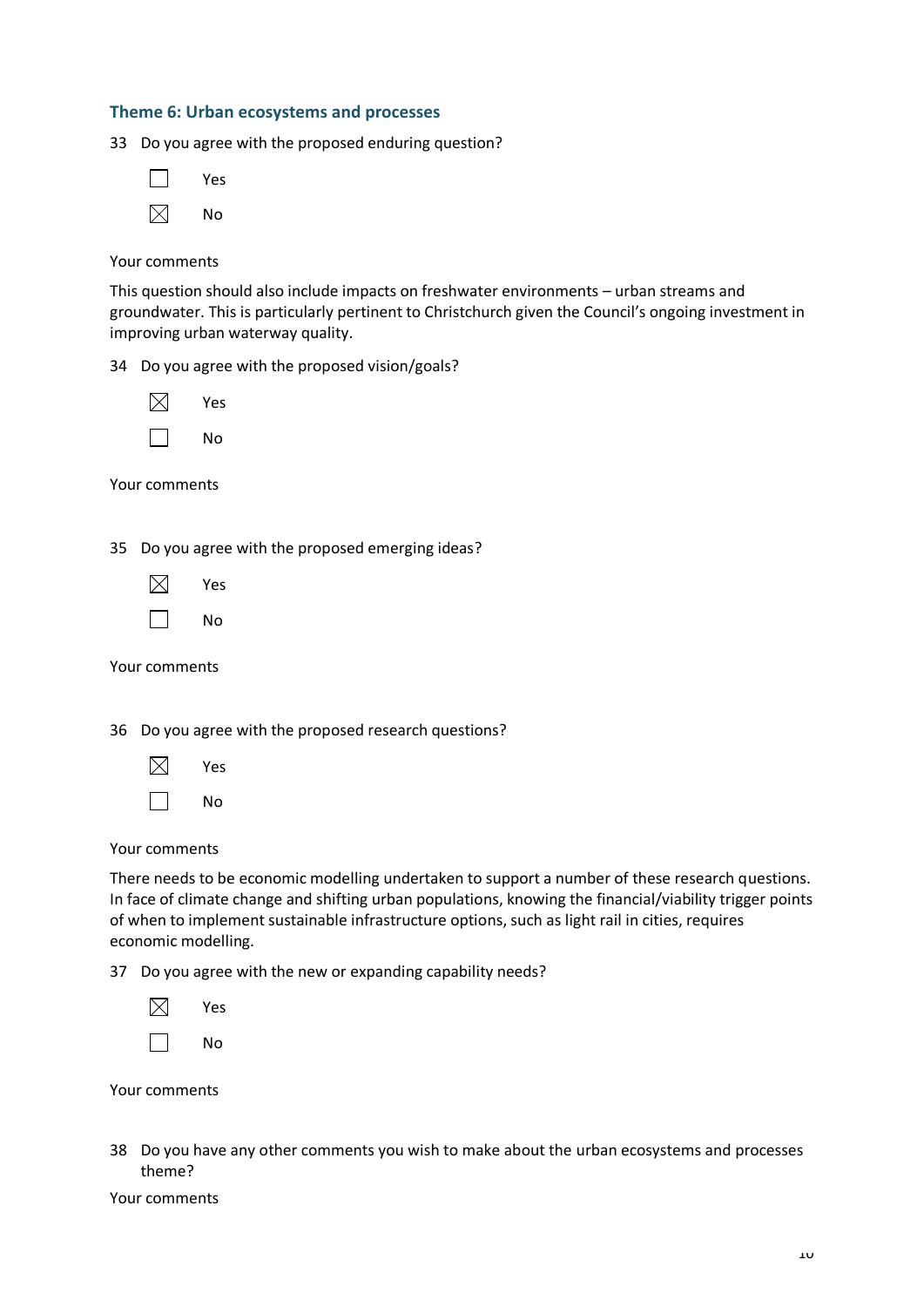#### **Theme 7: Populations and species**

39 Do you agree with the proposed enduring question?

| Yes |
|-----|
| No  |

Your comments

We also need to be mindful and conserve Red List threatened species introduced from outside New Zealand under the NZ Biodiversity Strategy, Global Strategy for Plant Conservation and Convention on Biological Diversity.

40 Do you agree with the proposed vision/goals?

| Yes |
|-----|
| No  |

Your comments

41 Do you agree with the proposed emerging ideas?

| × | Yes |
|---|-----|
|   |     |

 $\Box$ No

Your comments

42 Do you agree with the proposed research questions?

 $\boxtimes$ Yes

 $\Box$ No

Your comments

43 Do you agree with the new or expanding capability needs?

- $\boxtimes$ Yes
- $\Box$ No

Your comments

44 Do you have any other comments you wish to make about the populations and species theme?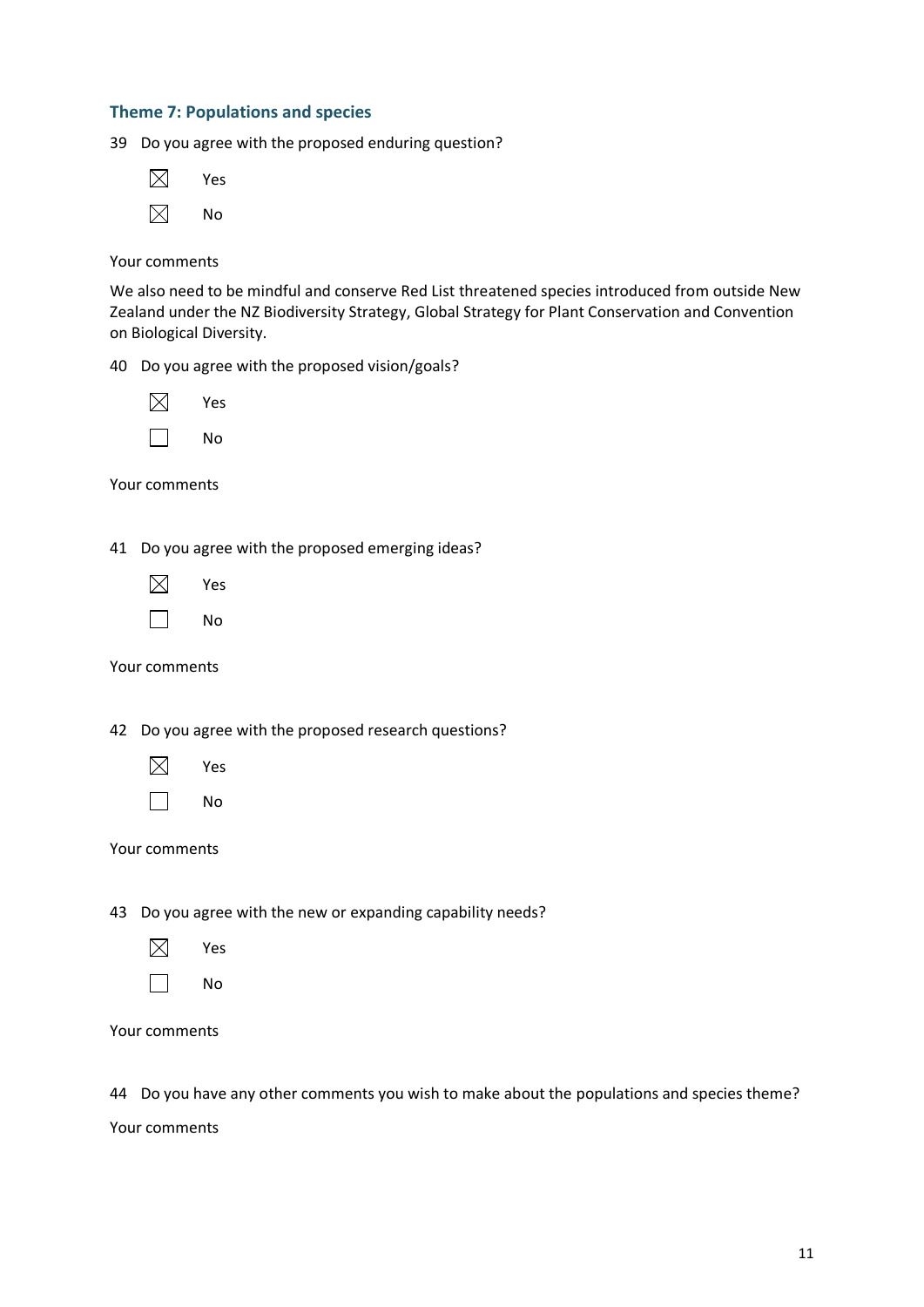|  |  | <b>Theme 8: Biosecurity</b> |
|--|--|-----------------------------|
|--|--|-----------------------------|

45 Do you agree with the proposed enduring question?

|--|--|

 $\Box$ No

Your comments

46 Do you agree with the proposed vision/goals?

- $\boxtimes$ Yes
- $\Box$ No

Your comments

47 Do you agree with the proposed emerging ideas?

- $\boxtimes$ Yes
- П No

Your comments

48 Do you agree with the proposed research questions?

- $\boxtimes$ Yes
- $\Box$ No

|  | Your comments |  |
|--|---------------|--|
|--|---------------|--|

49 Do you agree with the new or expanding capability needs?

- $\boxtimes$ Yes
- $\Box$ No

Your comments

50 Do you have any other comments you wish to make about the biosecurity theme?

Your comments

#### **Theme 9: Mātauranga Māori**

51 Do you agree with the proposed enduring question?

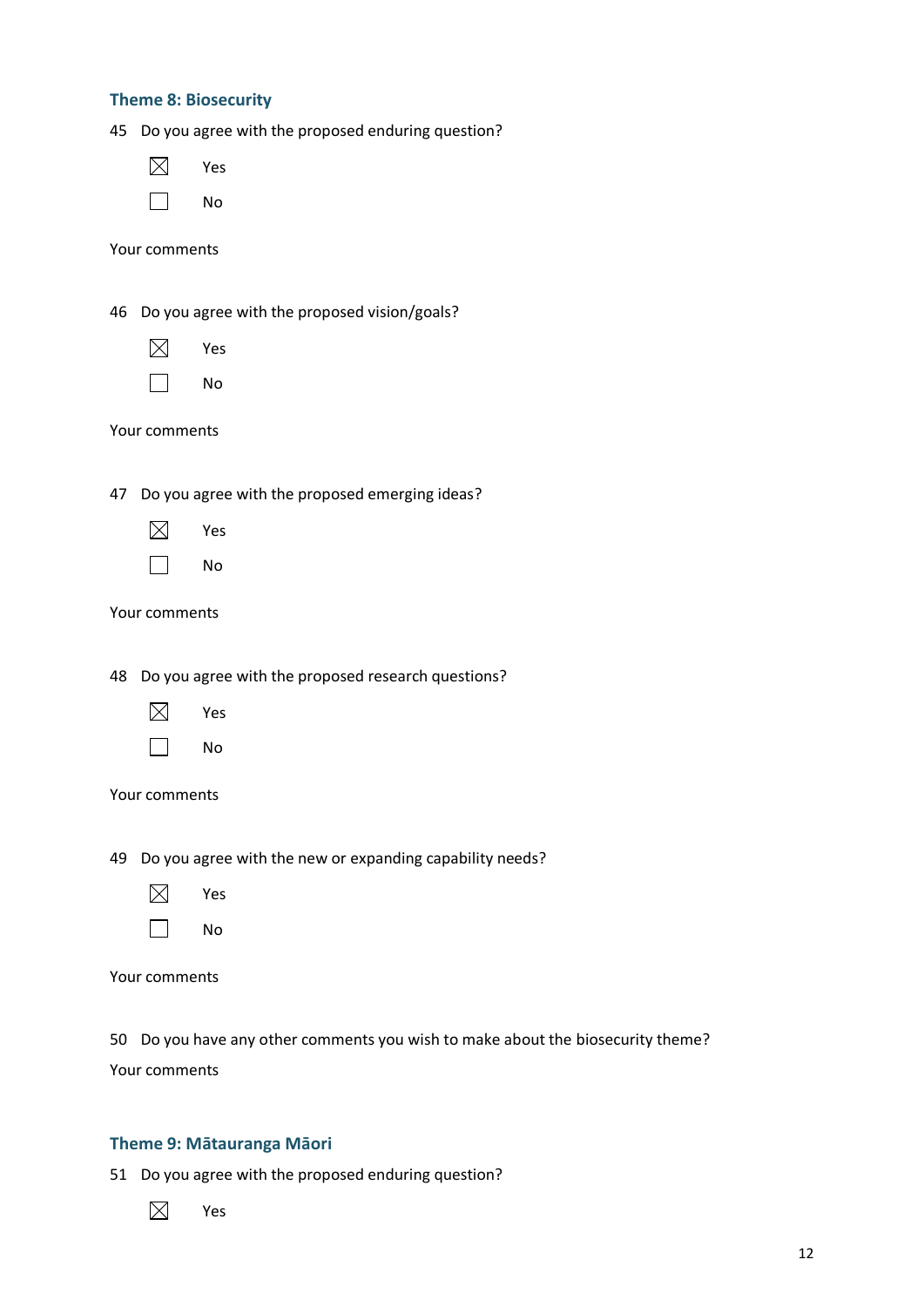|  | Nο |
|--|----|
|  |    |

Your comments

- 52 Do you agree with the proposed vision/goals?
	- $\boxtimes$ Yes
	- $\Box$ No

Your comments

53 Do you agree with the proposed emerging ideas?

- $\boxtimes$ Yes
- $\Box$ No

|  | Your comments |  |
|--|---------------|--|
|--|---------------|--|

54 Do you agree with the proposed research questions?

- $\boxtimes$ Yes
- $\Box$ No

Your comments

55 Do you agree with the new or expanding capability needs?

- $\boxtimes$ Yes  $\Box$ No
- Your comments

56 Do you have any other comments you wish to make about the mātauranga Māori theme? Your comments

#### **Theme 10: Social and economic dimensions**

57 Do you agree with the proposed enduring question?

- $\boxtimes$ Yes
- $\Box$ No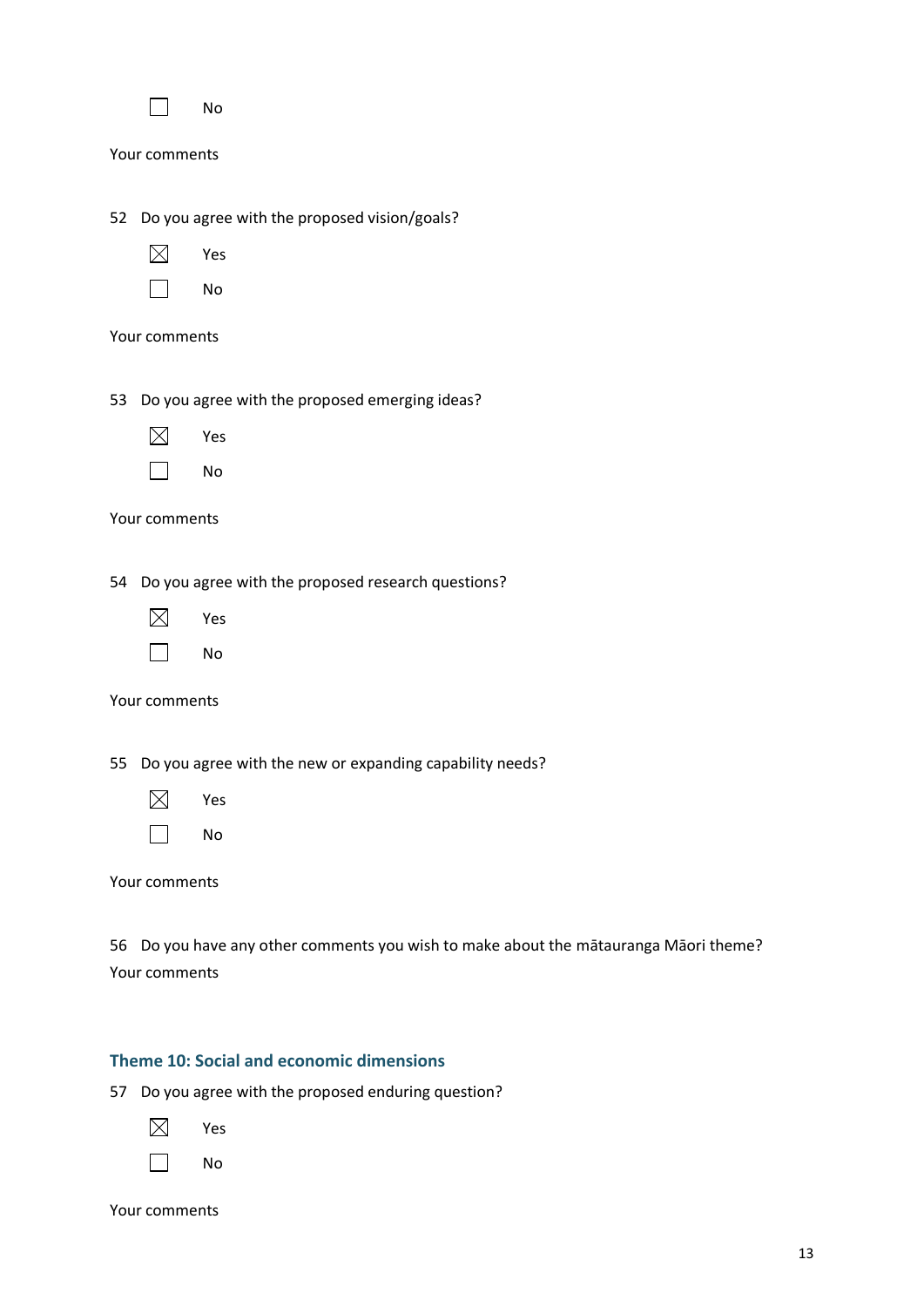|  |  | 58 Do you agree with the proposed vision/goals? |  |
|--|--|-------------------------------------------------|--|
|--|--|-------------------------------------------------|--|

| Yes |
|-----|
|     |

No

Your comments

59 Do you agree with the proposed emerging ideas?

- $\boxtimes$ Yes
- П No

|  | Your comments |  |
|--|---------------|--|
|--|---------------|--|

60 Do you agree with the proposed research questions?

| v<br>ρς |
|---------|
|         |

 $\boxtimes$ No

#### Your comments

Research should be focused on the fundamental drivers of human behaviours. Urban communities need to be better connected with the natural environment so that they understand the environmental degradation occurring to bring consumer products to store, whether they be food or technological goods. Since consumers are being aggressively marketed to, to purchase consumables, they need to see how their own consumer habits are having an impact on environmental bottom lines. It is therefore necessary for scientists and policy decision makers to engage urban communities (through education programmes) so they understand and decide the environmental, quality, bottom lines that communities will accept. At the same time communities need to appreciate how these bottom lines are being threatened and what consumer behaviour changes they need to undertake in order to stop this degradation of the environment.

In Christchurch there is an opportunity to undertake the above approach with communities involved with the future use of the residential red zone on the flat land.

61 Do you agree with the new or expanding capability needs?

| Yes |
|-----|
| No  |

Your comments

62 Do you have any other comments you wish to make about the social and economic dimensions theme?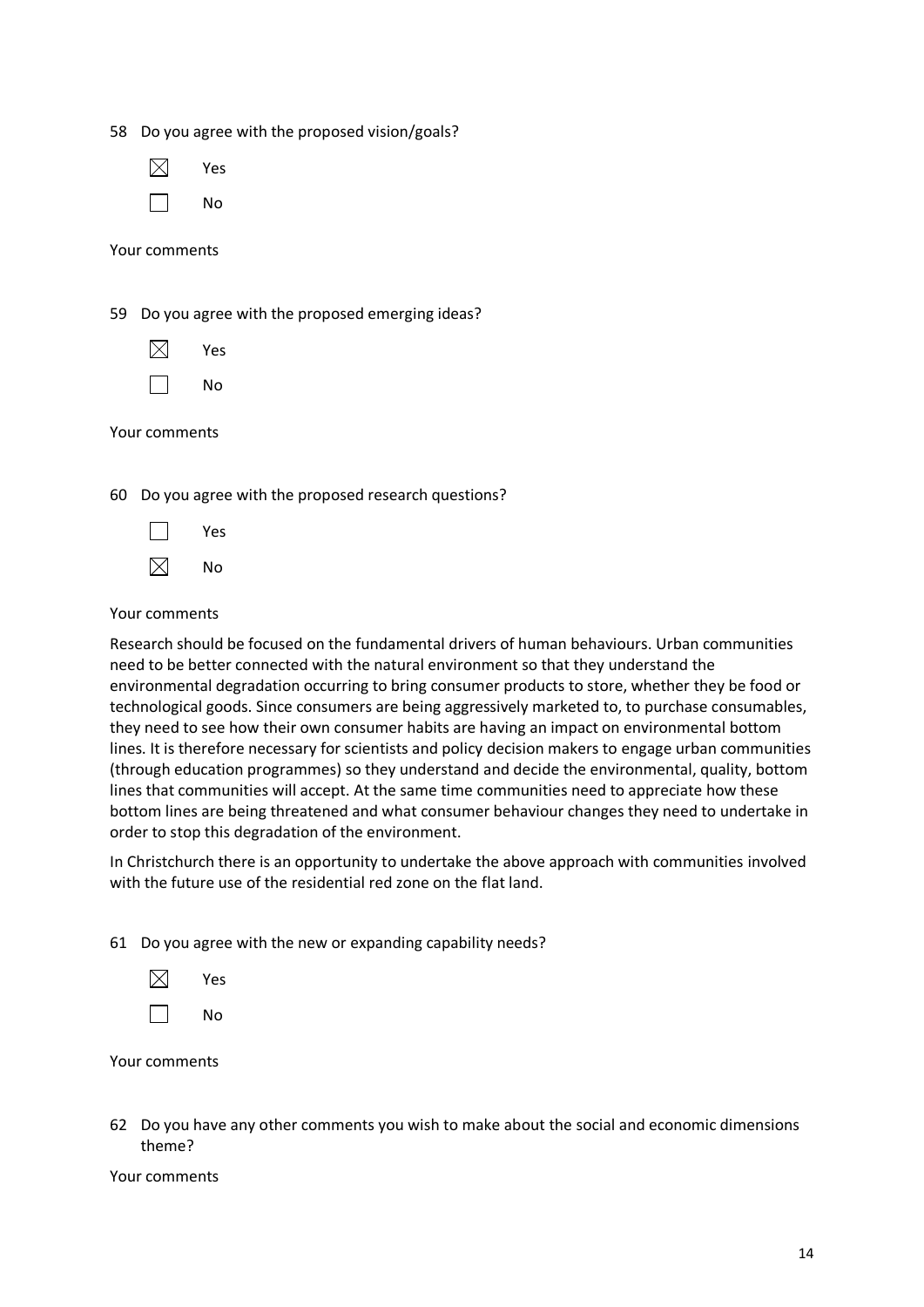| Theme 11: Informatics, modelling and monitoring |  |  |
|-------------------------------------------------|--|--|
|-------------------------------------------------|--|--|

63 Do you agree with the proposed enduring question?

 $\boxtimes$ Yes

Your comments

64 Do you agree with the proposed vision/goals?

- $\boxtimes$ Yes
- $\Box$ No

Your comments

65 Do you agree with the proposed emerging ideas?

- $\boxtimes$ Yes
- П No

Your comments

66 Do you agree with the proposed research questions?

- $\boxtimes$ Yes
- $\Box$ No

#### Your comments

67 Do you agree with the new or expanding capability needs?

- $\boxtimes$ Yes
- $\Box$ No

Your comments

68 Do you have any other comments you wish to make about the informatics, modelling and monitoring theme?

Your comments

• It would be useful to develop an understanding of the state of knowledge across each theme, the gaps in data collection, monitoring and data management systems, and new technology that that could be underpinned by this theme. This would lead to additional research, innovative solutions, new tech and advances in modelling.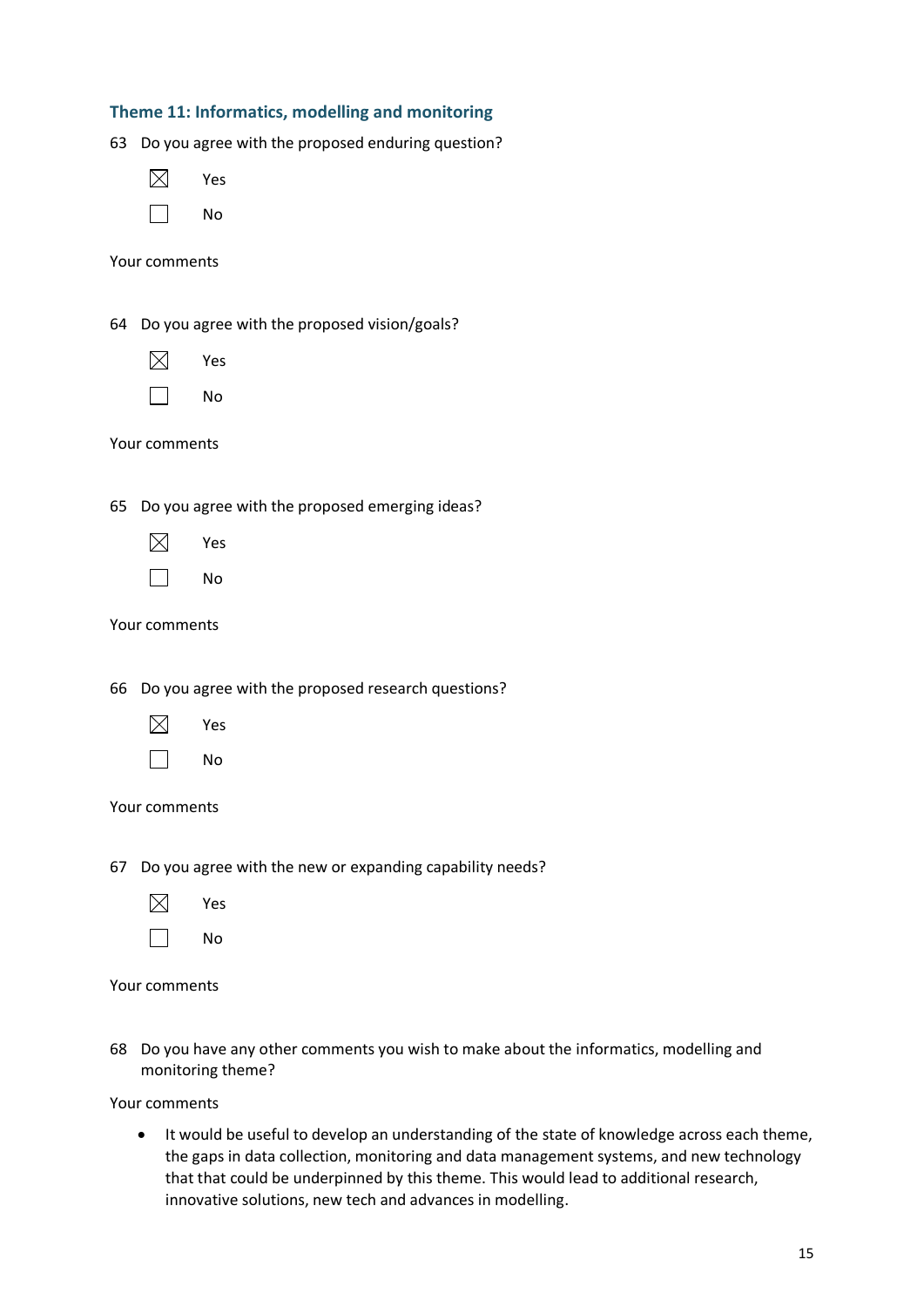| $\bullet$ | How does this theme intersect with e-GIF? The New Zealand e-Government Interoperability                                                                                                                                                                             |  |  |
|-----------|---------------------------------------------------------------------------------------------------------------------------------------------------------------------------------------------------------------------------------------------------------------------|--|--|
|           | Framework 2002 (e-GIF) governs how public sector organisations achieve electronic                                                                                                                                                                                   |  |  |
|           | interoperability of their information, technology and business processes. Inter-operability of                                                                                                                                                                      |  |  |
|           | information and communications technology between government agencies (territorial<br>authorities, Ministry for the Environment, Biosecurity New Zealand, Department of<br>Conservation (DOC) to monitor the state of the environment, and to communicate trends to |  |  |
|           |                                                                                                                                                                                                                                                                     |  |  |
|           |                                                                                                                                                                                                                                                                     |  |  |
|           | decision makers and the public is therefore essential.                                                                                                                                                                                                              |  |  |

#### **Theme 12: New and emerging technologies**

69 Do you agree with the proposed enduring question?

| Yes |
|-----|
| No  |

Your comments

70 Do you agree with the proposed vision/goals?

- $\boxtimes$ Yes
- $\Box$ No

Your comments

71 Do you agree with the proposed emerging ideas?

- $\boxtimes$ Yes
- $\Box$ No

Your comments

72 Do you agree with the proposed research questions?

- $\boxtimes$ Yes
- $\Box$ No

Your comments

73 Do you agree with the new or expanding capability needs?

 $\boxtimes$ Yes

 $\Box$ No